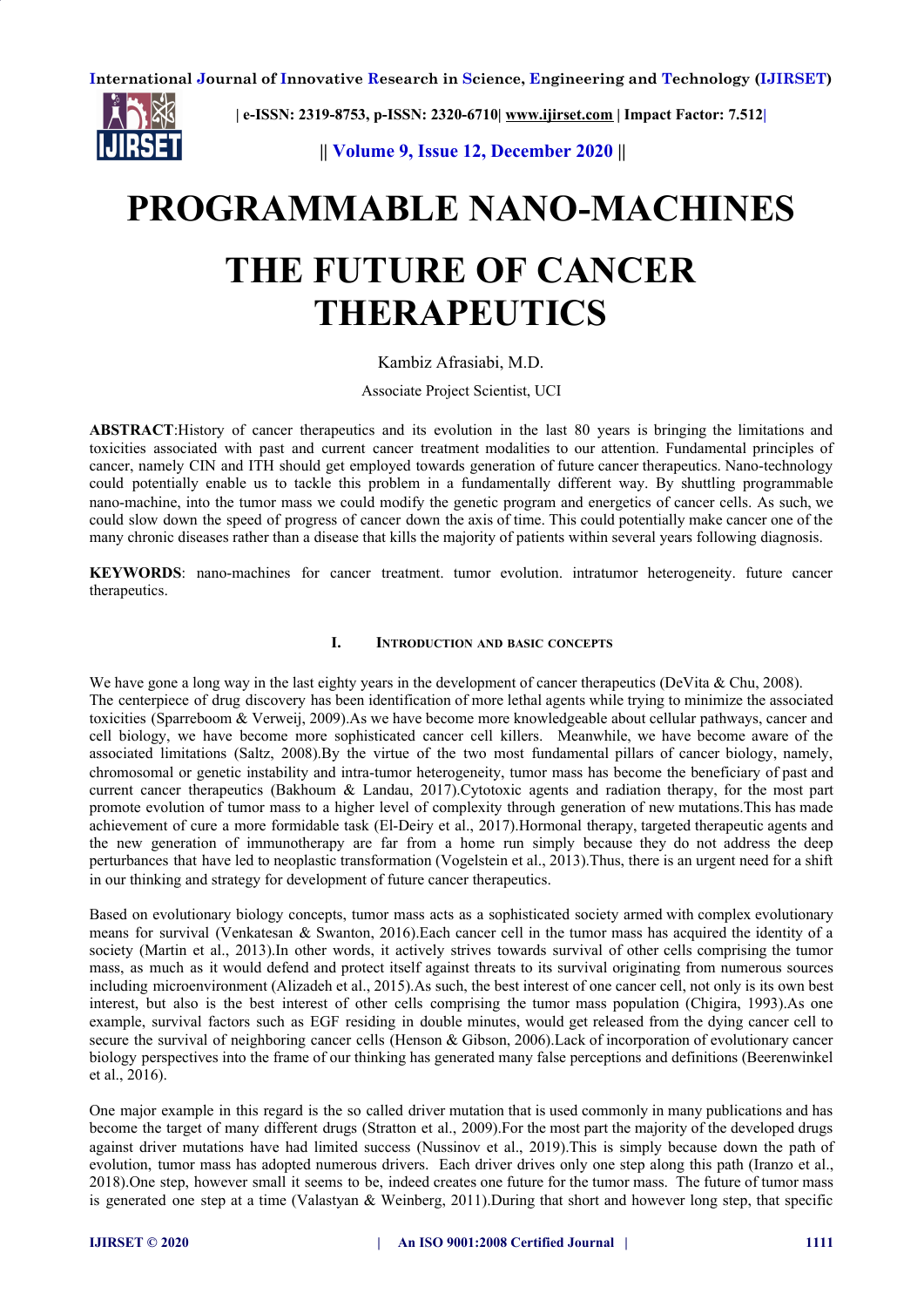

# **| e-ISSN: 2319-8753, p-ISSN: 2320-6710| [www.ijirset.com](http://www.ijirset.com/) | Impact Factor: 7.512|**

# **|| Volume 9, Issue 12, December 2020 ||**

driver has to overcome the barriers preventing the forward move, during that step (McFarland et al., 2014).Following a forward move by one step, a new driver which is capable of handling the problems associated with the second step takes over (Brown et al., 2019).As Such, the tumor mass has many futures along its forward evolutionary move, and each future is guided and reached by a new driver (Greenman et al., 2007).That is why targeting one driver mutation can not prevent forward move of tumor mass and progression of cancer into metastatic stage (Sawyers, 2004).

The most fundamental law that has so far been ignored in development of cancer therapeutics, is the second law of thermodynamics and its fine interplay with living cell (Trevors & Saier, 2011).Living cell is the only machinery on the face of the known universe that has surpassed all other machineries, as far as minimizing the pace of rise in entropy is concerned (Davies et al., 2013).The hallmark of cancer cell is the breakdown of the fine interplay of this law with the living cell (West et al., 2012).This breakdown spreads to all cellular sub compartments, the way a wave spreads following the drop of a pebble in water (Henselmann & Welter, 2016).Chemotherapy and radiation therapy increase cellular or master regulator complex network entropy (Tarabichi et al., 2013).Neither hormonal therapy, nor targeted therapy and immunotherapy touch on this deep perturbation (Nijman, 2020). Chronic inflammation, which is the most immediate threat to the integrity of the living cell because of its pro-entropy effects, has already led to significant loading of cellular mutations in mid-life (Kiraly et al., 2015).This protective mechanism acts as a double edged sword, simply because as the cell gets older it flip flops in favor of neoplastic transformation (Aunan, 2017). Malfunction of telomeres and apoptotic machinery are among contributory factors to neoplastic transformation in an old cell (López-Otín et al., 2013).As such, we have the obligation to develop a new cancer therapeutic strategy that would decrease cellular network entropy.Hence, such a treatment strategy should be able to reverse the arrow of entropy by taking the malignant cell back in time (Luo et al., 2006).Cancer cells have numerous evolutionary paths and no two cancer cells have the obligation to go down the same path (Casás-Selves & Degregori, 2011). Additionally, cancer cells can exercise their evolutionary freedom to change path.

#### **II. METHODOLOGY**

In figure 1, four major evolutionary pathways of malignant cells and their interchangeabilities and crossovers are depicted (Fittall & Van Loo, 2019).Our future cancer therapeutics strategy is going to be about changing the evolutionary path and game plan of tumor mass and not about destroying its game and path (Enriquez-Navas et al., 2015)Attempts at destruction of tumor mass have not withstood the test of time, witnessed by demise of metastatic and advanced stage cancer patients (Maeda & Khatami, 2018).We live at one of the most exciting times in the evolution of science and technology. Such advances, specifically in nano-technology could enable us to execute our future cancer treatment strategy (Gharpure et al., 2015).Along this line, programmable nano-machines are particularly attractive (Chen et al., 2013).

Figure 2 depicts different potential designs of these nano-machines.Such nano-machines could get delivered into the tumor mass either directly or systemically and they could get programmed to execute their task either physically or biologically (Haley et al., 2020)The first step is to do single cell sequencing of different zones of tumor mass (Saadatpour et al., 2015).For example, in case of glioblastoma-multiforme such single cell sequencing could be done in TMC/Tumor Mass Cell zone and STIC/Stem like Tumor Initiating Cell zone at the edge of tumor mass (Yi et al., 2016).In case of liquid cancers like leukemia, such single cell sequencing could be done on the stem cell compartment (Sachs et al., 2020).As such, one could determine the dominant evolutionary path of each cancer with its associated genetic and molecular details, including its master regulator complex entropy (Park et al., 2016)Consequently, programmable nano-machines could be designed and customized accordingly.Technologies such as Nuclear Magnetic Resonance spectroscopy could be used to measure the landscape energetics of receptors and molecules of interest (Sugiki et al., 2018).Delivery of electrostatic forces of interest, missing Micro-RNAs, or modification of genes of interest by CRISPR-Cas9 loaded on nano-machines are just a few different examples (Wei et al., 2020).

#### **III. CONCLUSION**

Programmable nano-machines are ready for prime time. We are armed with the technology that could enable us to do single cell sequencing of different cancer cells comprising the tumor mass, measure their molecular and genetic aberrancies, identify their master regulator complex network entropy (Liang et al., 2017) and decipher the landscape energetics of molecules and receptors of interest (Ma et al., 2019).We could employ nano-technology to deliver nano-machines into zones of interest in tumor mass or liquid cancers and make appropriate modifications.We need to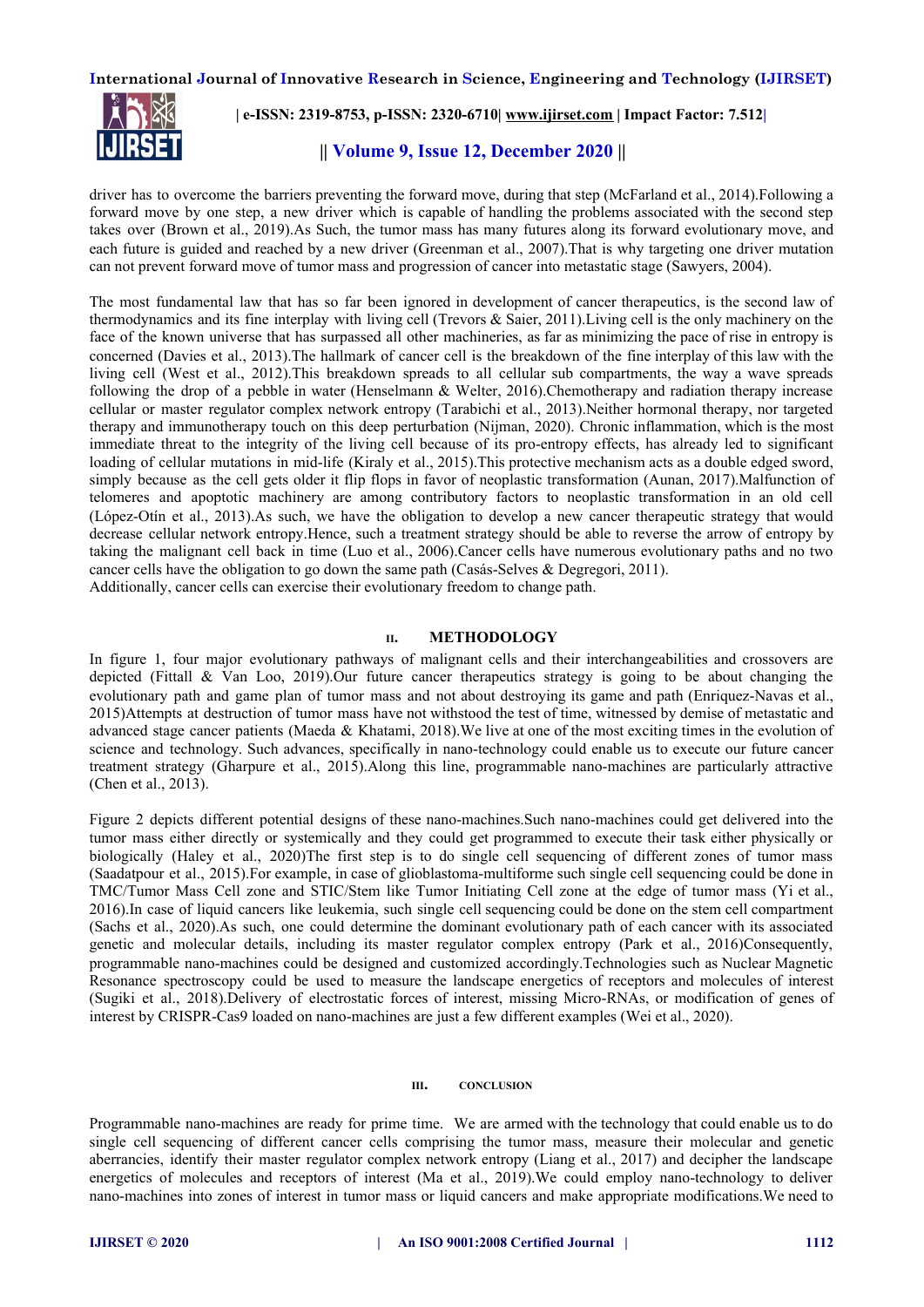

**| e-ISSN: 2319-8753, p-ISSN: 2320-6710| [www.ijirset.com](http://www.ijirset.com/) | Impact Factor: 7.512|**

# **|| Volume 9, Issue 12, December 2020 ||**

overcome our illusionary perception that sophisticated methodology of killing cancer cells is the way to cure cancer and embark on changing the evolutionary game plan of cancer (Pepper et al., 2009).



## **FIGURE 2**

TYPE A: NANO-MACHINE COULD DELIVER THE ELECTROSTATIC FORCE OF INTEREST TO TAKE THAT VALUE TOWARDS NORMALCY. FOLLOWING IDENTIFICATION OF CANCER CELL OF INTEREST BY SENSOR.

TYPE B: NANO-MACHINE COULD DELIVER THE MISSING MICRO-RNA. FOLLOWING IDENTIFICATION OF CANCER CELL OF INTEREST BY SENSOR.

TYPE C: NANO-MACHINE COULD MODIFY THE GENETIC CODE OF INTEREST. FOLLOWING IDENTIFICATION OF CANCER CELL OF INTEREST BY SENSOR.

PROPELLER MOVES NANO-MACHINE AMONG TUMOR CELLS IN TUMOR MASS.

SENSOR IDENTIFIES CANCER CELL OF INTEREST, THROUGH NUMEROUS MECHANISMS INCLUDING A LIGAND SPECIFIC TO A RECEPTOR ON CANCER CELL OF INTEREST.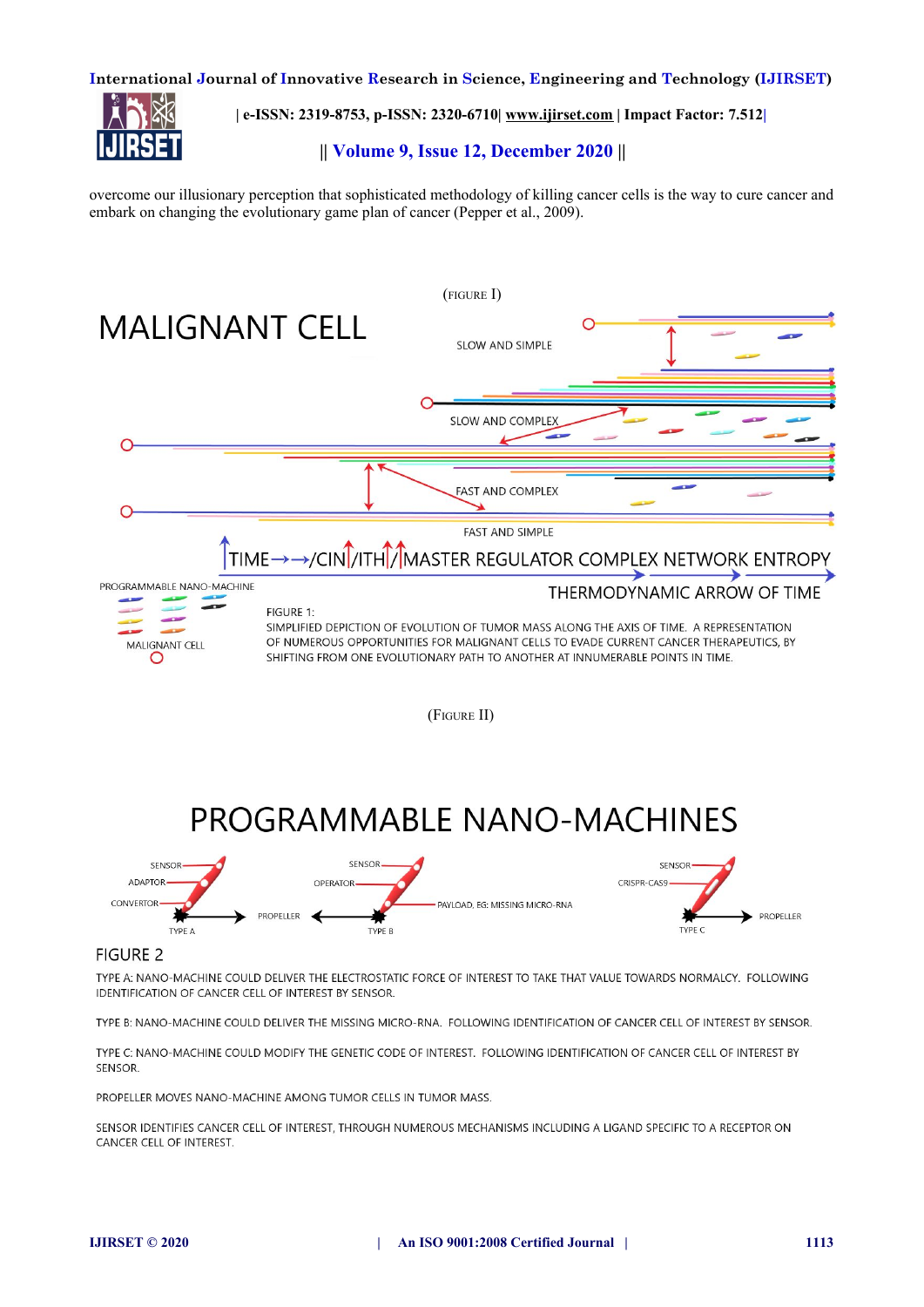

**| e-ISSN: 2319-8753, p-ISSN: 2320-6710| [www.ijirset.com](http://www.ijirset.com/) | Impact Factor: 7.512|**

# **|| Volume 9, Issue 12, December 2020 ||**

#### **REFERENCES**

- [1] Alizadeh, A.A., Aranda, V., Bardelli, A., Blanpain, C., Bock, C., Borowski, C., Caldas, C., Califano, A., Doherty, M., Elsner, M., Esteller, M., Fitzgerald, R., Korbel, J.O., Lichter, P., Mason, C.E., Navin, N., Pe'er, D., Polyak, K., Roberts, C.W., Siu, L…Zucman-Rossi, J. (2015). Toward understanding and exploiting tumor heterogeneity. Nat Med 21, 846-853. doi: 10.1038/nm.3915
- [2] Aunan, J. R., Cho, W. C., & Søreide, K. (2017). The Biology of Aging and Cancer: A Brief Overview of Share and Divergent Molecular Hallmarks. Aging and disease, 8(5), 628–642. https://doi.org/10.14336/AD.2017.0103
- [3] Bakhoum, S. F., & Landau, D. A. (2017). Chromosomal Instability as a Driver of Tumor Heterogeneity and Evolution. Cold Spring Harbor perspectives in medicine, 7(6), a029611. https://doi.org/10.1101/cshperspect.a029611
- [4] Beerenwinkel, N., Greenman, C. D., & Lagergren, J. (2016) Computational Cancer Biology: An Evolutionary Perspective. PLoS Comput Biol 12(2): e1004717. https://doi.org/10.1371/journal.pcbi.1004717
- [5] Brown, A. L., Li, M., Goncearenco, A., & Panchenko, A.R. (2019). Finding driver mutations in cancer: elucidating the role of background mutational processes. PLoS Comput Biol. 15, e1006981. https://doi.org/10.1371/journal.pcbi.1006981
- [6] Casás-Selves, M., & Degregori, J. (2011). How cancer shapes evolution, and how evolution shapes cancer. Evolution, 4(4), 624–634. https://doi.org/10.1007/s12052-011-0373-y
- [7] Chen, Y., Dalchau, N., Srinivas, N., Phillips, A., Cardelli, L., Soloveichik, D., & Seelig, G. (2013). Programmable chemical controllers made from DNA. Nature Nanotechnology 8, 755–762. https://doi.org/10.1038/nnano.2013.189
- [8] Chigira, M. (1993). Selfish cells in altruistic cell society a theoretical oncology. Int J Oncol. 3, 441-55. doi: 10.3892/ijo.3.3.441
- [9] Davies, P. C., Rieper, E., & Tuszynski, J. A. (2013). Self-organization and entropy reduction in a living cell. Bio Systems, 111(1), 1–10. https://doi.org/10.1016/j.biosystems.2012.10.005
- [10] DeVita, V. T., Jr.. & Chu, E. (2008). A history of cancer chemotherapy. Cancer research 68, 8643–8653. doi:10.1158/0008-5472.CAN-07-6611
- [11] El-Deiry, W. S., Taylor, B., & Neal, J. W. (2017). Tumor Evolution, Heterogeneity, and Therapy for Our Patients With Advanced Cancer: How Far Have We Come? American Society of Clinical Oncology Educational Book 37, e8-e15. doi: 10.1200/EDBK\_175524
- [12] Enriquez-Navas, P. M., Wojtkowiak, J. W., & Gatenby, R. A. (2015). Application of Evolutionary Principles to Cancer Therapy. Cancer research, 75(22), 4675–4680. https://doi.org/10.1158/0008-5472.CAN-15-1337
- [13] Fittall, M.W., & Van Loo, P. (2019). Translating insights into tumor evolution to clinical practice: promises and challenges. Genome Med 11, 20. https://doi.org/10.1186/s13073-019-0632-z
- [14] Gharpure, K. M., Wu, S. Y., Li, C., Lopez-Berestein, G., & Sood, A. K. (2015). Nanotechnology: Future of Oncotherapy. Clinical cancer research : an official journal of the American Association for Cancer Research, 21(14), 3121–3130. https://doi.org/10.1158/1078-0432.CCR-14-1189
- [15] Greenman, C., Stephens, P., Smith, R., Dalgliesh, G. L., Hunter, C., Bignell, G., Davies, H., Teague, J., Butler, A., Stevens, C., Edkins, S., O'Meara, S., Vastrik, I., Schmidt, E. E., Avis, T., Barthorpe, S., Bhamra, G., Buck, G.,

Choudhury, B…Stratton, M. R. (2007). Patterns of somatic mutation in human cancer genomes. Nature 446, 153–158. https://doi.org/10.1038/nature05610

- [16] Haley, N. E. C., Ouldridge, T. E., Mullor Ruiz, I., Geraldini, A., Louis, A. A., Bath,J., & Turberfield, A. J. (2020). Design of hidden thermodynamic driving for non-equilibrium systems via mismatch elimination during DNA strand displacement. Nat Commun 11, 2562. https://doi.org/10.1038/s41467-020-16353-y
- [17] Hanselmann, R. G., & Welter, C. (2016). Origin of Cancer: An Information, Energy, and Matter Disease. Frontiers in cell and developmental biology, 4, 121. https://doi.org/10.3389/fcell.2016.00121
- [18] Henson, E. S., & Gibson, S. B. (2006). Surviving cell death through epidermal growth factor (EGF) signal transduction pathways: Implications for cancer therapy. Cellular Signalling, 18 (12), 2089-2097. https://doi.org/10.1016/j.cellsig.2006.05.015
- [19] Iranzo, J., Martincorena, I. & Koonin, E. V. (2018). Cancer-mutation network and the number and specificity of driver mutations. Proc. Natl Acad. Sci. USA 115, E6010–E6019. https://doi.org/10.1073/pnas.1803155115
- [20] Kiraly, O., Gong, G., Olipitz, W., Muthupalani, S., & Engelward, B. P. (2015). Inflammation-induced cell proliferation potentiates DNA damage-induced mutations in vivo. PLoS genetics, 11(2), e1004901. https://doi.org/10.1371/journal.pgen.1004901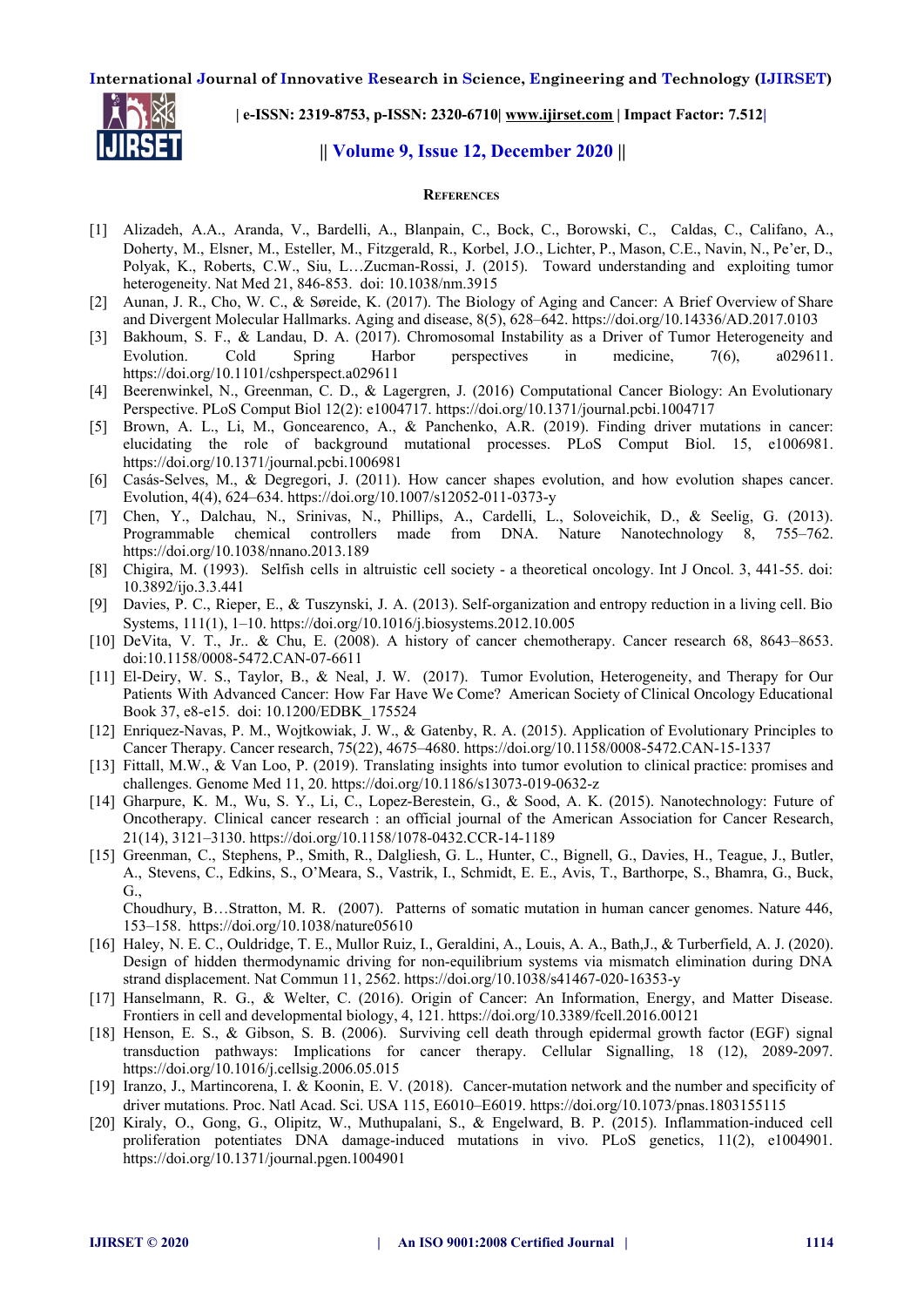

**| e-ISSN: 2319-8753, p-ISSN: 2320-6710| [www.ijirset.com](http://www.ijirset.com/) | Impact Factor: 7.512|**

## **|| Volume 9, Issue 12, December 2020 ||**

- [21] Liang, C. P., Ma, P. Q., Liu, H., Guo, X., Yin, B.C., & Ye, B.C. (2017). Rational Engineering of a Dynamic, Entropy-Driven DNA Nanomachine for Intracellular MicroRNA Imaging. Angew Chem Int Ed Engl. 56(31), 9077-9081. doi: 10.1002/anie.201704147
- [22] López-Otín, C., Blasco, M. A., Partridge, L., Serrano, M., & Kroemer, G. (2013). The hallmarks of aging. Cell, 153(6), 1194–1217. https://doi.org/10.1016/j.cell.2013.05.039
- [23] Luo, L., Molnar, J., Ding, H. Lv, X., & Spengler, G. (2006). Physicochemical attack against solid tumors based on the reversal of direction of entropy flow: an attempt to introduce thermodynamics in anticancer therapy. Diagn Pathol 1, 43. https://doi.org/10.1186/1746-1596-1-43
- [24] Ma, F., Wei, S., & Zhang, C. (2019). Construction of a Robust Entropy-Driven DNA Nanomachine for Single-Molecule Detection of Rare Cancer Cells. Anal. Chem. 91(12), 7505–7509. https://doi.org/10.1021/acs.analchem.9b01617
- [25] Maeda, H., & Khatami, M. (2018). Analyses of repeated failures in cancer therapy for solid tumors: poor tumor-selective drug delivery, low therapeutic efficacy and unsustainable costs. Clinical and translational medicine, 7(1), 11. https://doi.org/10.1186/s40169-018-0185-6
- [26] Martin, T.A., Ye, L., Sanders, A.J., Lane, J., & Jiang, W.G. (2013). Cancer invasion and metastasis: Molecular and cellular perspective. In: Jandial R (ed) Madame Curie Bioscience Database. Landes Bioscience, Austin McFarland, C. D., Mirny, L. A., & Korolev, K. S. (2014). Tug-of-war between driver and passenger mutations in cancer and other adaptive processes. Proc Natl Acad Sci USA. 111(42), 15138-43. doi: 10.1073/pnas.1404341111
- [27] Nijman, S. M. B. (2020). Perturbation-Driven Entropy as a Source of Cancer Cell Heterogeneity. Trends Cancer. 6(6), 454-461. doi: 10.1016/j.trecan.2020.02.016.
- [28] Nussinov, R., Jang, H., Tsai, C. J., & Cheng, F. (2019). Review: Precision medicine and driver mutations: Computational methods, functional assays and conformational principles for interpreting cancer drivers. PLoS computational biology, 15(3), e1006658. https://doi.org/10.1371/journal.pcbi.1006658
- [29] Park, Y., Lim, S., Nam, J. W., & Kim, S. (2016). Measuring intratumor heterogeneity by network entropy using RNA-seq data. Scientific reports, 6, 37767. https://doi.org/10.1038/srep37767
- [30] Pepper, J. W., Scott Findlay, C., Kassen, R., Spencer, S. L., & Maley, C. C. (2009).Cancer research meets evolutionary biology. Evolutionary applications, 2(1), 62–70. https://doi.org/10.1111/j.1752-4571.2008.00063.x
- [31] Saadatpour, A., Lai, S., Guo, G., & Yuan, G. C. (2015). Single-Cell Analysis in Cancer Genomics. Trends in genetics : TIG, 31(10), 576–586. https://doi.org/10.1016/j.tig.2015.07.003
- [32] Sachs, K., Sarver, A. L., Noble-Orcutt, K. E., LaRue, R. S., Antony, M. L., Chang, D., Lee, Y., Navis, C. M., Hillesheim, A. L., Nykaza, I. R., Ha, N. A., Hansen, C. J., Karadag, F. K., Bergerson, R. J., Verneris, M. R., Meredith, M. M., Schomaker, M. L., Linden, M. A., Myers, C. L…Sachs, Z. (2020). Single-Cell Gene Expression Analyses Reveal Distinct Self-Renewing and Proliferating Subsets in the Leukemia Stem Cell Compartment in Acute Myeloid Leukemia. Cancer Res, 80(3), 458-470. doi: 10.1158/0008-5472.CAN-18-2932
- [33] Saltz, L. (2008). Progress in Cancer Care: The Hope, the Hype, and the Gap Between Reality and Perception. Journal of Clinical Oncology 26(31), 5020-5021. doi: 10.1200/JCO.2008.17.6198
- [34] Sparreboom, A., & Verweij, J. (2009). Advances in cancer therapeutics. Clinical pharmacology and therapeutics 85(2), 113–117. https://doi.org/10.1038/clpt.2008.259
- [35] Sawyers, C. (2004). Targeted cancer therapy. Nature 432, 294–297. https://doi.org/10.1038/nature03095
- [36] Stratton, M. R., Campbell, P. J., & Futreal, P. A. (2009). The cancer genome. Nature, 458(7239), 719–724. https://doi.org/10.1038/nature07943
- [37] Sugiki, T., Furuita, K., Fujiwara, T., & Kojima, C. (2018). Current NMR Techniques for Structure-Based Drug Discovery. Molecules, 23(1), 148.https://doi.org/10.3390/molecules23010148
- [38] Tarabichi, M., Antoniou, A., Saiselet, M., Pita, J. M., Andry, G., Dumont, J. E., Detours, V., & Maenhaut, C. (2013). Systems biology of cancer: entropy, disorder, and selection-driven evolution to independence, invasion and "swarm intelligence". Cancer metastasis reviews, 32(3-4), 403–421. https://doi.org/10.1007/s10555-013-9431-y
- [39] Trevors, J. T., & Saier, M. H. Jr. (2011). Thermodynamic perspectives on genetic instructions, the laws of biology and diseased states. C R Biol. 334(1), 1-5. doi: 10.1016/j.crvi.2010.11.008
- [40] Valastyan, S., & Weinberg, R. A. (2011). Tumor metastasis: molecular insights and evolving paradigms. Cell, 147(2), 275–292. https://doi.org/10.1016/j.cell.2011.09.024
- [41] Venkatesan, S., & Swanton, C. Tumor Evolutionary Principles: How Intratumor Heterogeneity Influences Cancer Treatment and Outcome. American Society of Clinical Oncology Educational Book 36, e141-149. doi: 10.1200/EDBK\_158930
- [42] Vogelstein, B., Papadopoulos, N., Velculescu, V.E., Zhou, S., Diaz, L.A. Jr, & Kinzler, K.W. (2013). Cancer genome landscapes. Science 339(6127), 1546-1558. doi: 10.1126/science.1235122